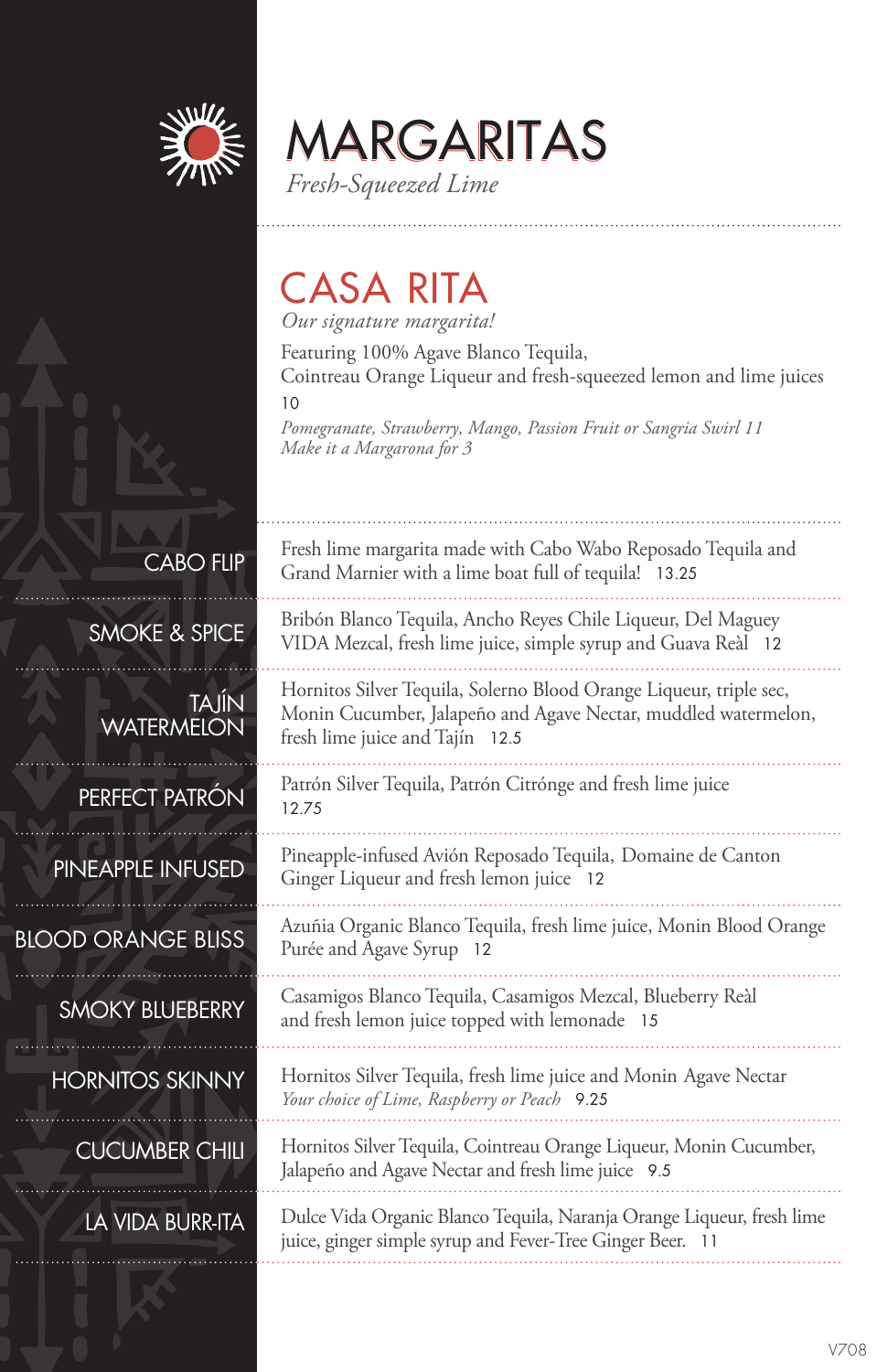

# CANTINA CLASSICS

#### CANTINA MOJITO

#### GRAPEFRUIT SIESTA PALOMA

PRICKLY PEAR MULE

BLOOD ORANGE SANGRIA

PASSION FRUIT PINA COLADA

CANTINA MULE

### SAVED BY THE BELLE

## CERVEZAS VINO

#### IMPORT

Corona Extra Corona Light Dos XX Lager Heineken Modelo Negra Pacífico Tecate Heineken 0.0 *(non-alcoholic)*

#### **DOMESTIC**

Bud Light Coors Light Blue Moon Miller Lite

Michelob Ultra Stone Buenaveza Salt & Lime Lager Voodoo Ranger Juicy Haze IPA White Claw Black Cherry Hard Seltzer White Claw Mango Hard Seltzer

#### DRAFT

Dos XX Ambar Modelo Especial Ask Server for Additional Selections

Cruzan Aged Light Rum, fresh mint, lime and cane sugar 10.25 *Pomegranate, Strawberry, Mango or Pineapple Coconut 10.75*

Don Julio Blanco Tequila, fresh lime and grapefruit juices topped with Hella Bitters & Soda Dry 11

Código 1530 Blanco Tequila, Monin Prickly Pear Syrup, lime juice and Fever-Tree Ginger Beer 14

Solerno Blood Orange Liqueur, Burgundy, orange juice and Fever-Tree Ginger Beer 8

Mount Gay Eclipse Rum, Coco Reàl, Monin Passion Fruit, fresh lime juice and pineapple juice 10.5

Fresh lime juice and Fever-Tree Ginger Beer with your choice of Montelobos Mezcal, 1800 Silver Tequila, Tito's Handmade Vodka or Jack Daniel's Tennessee Whiskey 11.5

Belle Meade Sour Mash Bourbon, Aperol, house-made rhubarb simple syrup, pineapple juice and lemon juice 12

#### ROSÉ & SPARKLING

Marqués de Cáceres Rosé, *Rioja* Kenwood 'Yulupa' Brut, *California 187ml* Lunetta Prosecco, *Italy 187ml*

#### **WHITE**

Conundrum White Blend, *California* Kendall-Jackson 'Vintner's Reserve' Chardonnay, *California* Trinity Oaks Chardonnay, *California* Sonoma-Cutrer Chardonnay, *Sonoma* Brancott Sauvignon Blanc, *Marlborough* Ruffino 'Lumina' Pinot Grigio, *Italy*

#### RED

Campo Viejo Tempranillo, *Rioja* Santa Rita '120 Series' Cabernet Sauvignon, *Chile* Joel Gott '815' Cabernet Sauvignon, *California* Columbia Crest 'Grand Estates' Merlot, *Columbia Valley* La Crema Pinot Noir, *Monterey* Catena 'Vista Flores' Malbec, *Argentina*